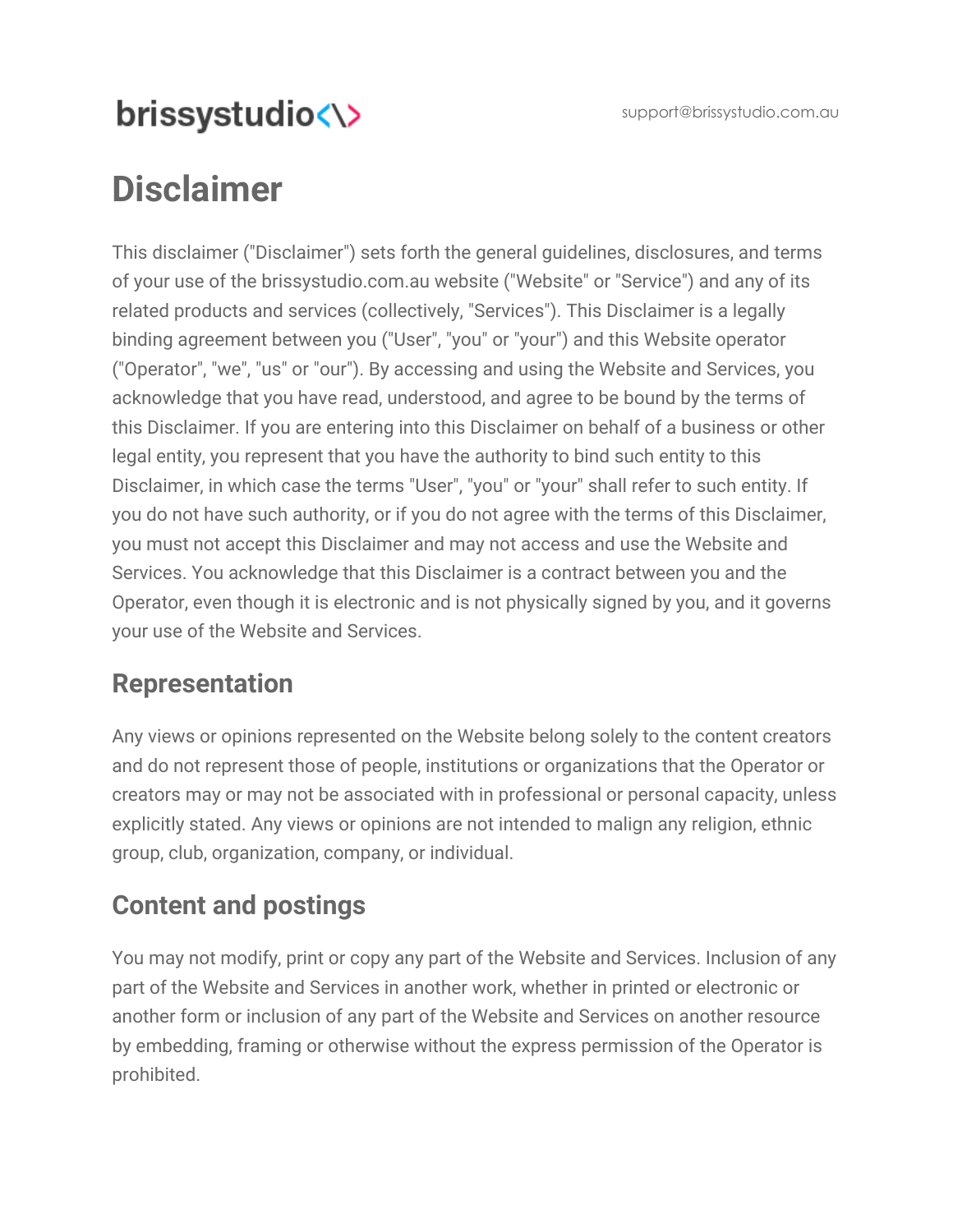You may submit new content and comment on the existing content on the Website. By uploading or otherwise making available any information to the Operator, you grant the Operator the unlimited, perpetual right to distribute, display, publish, reproduce, reuse and copy the information contained therein. You may not impersonate any other person through the Website and Services. You may not post content that is defamatory, fraudulent, obscene, threatening, invasive of another person's privacy rights or that is otherwise unlawful. You may not post content that infringes on the intellectual property rights of any other person or entity. You may not post any content that includes any computer virus or other code designed to disrupt, damage, or limit the functioning of any computer software or hardware. By submitting or posting content on the Website, you grant the Operator the right to edit and, if necessary, remove any content at any time and for any reason.

#### **Reviews and testimonials**

Testimonials are received in various forms through a variety of submission methods. The testimonials are not necessarily representative of all of those who will use the Services, and the Operator is not responsible for the opinions or comments posted on the Website, and does not necessarily share them. All opinions expressed are strictly the views of the poster or reviewer.

The testimonials displayed are given verbatim except for grammatical or typing error corrections. Some testimonials may have been edited for clarity, or shortened in cases where the original testimonial included extraneous information of no relevance to the general public. Testimonials may be reviewed for authenticity before they are posted for public viewing.

#### **Indemnification and warranties**

While we have made every attempt to ensure that the information contained on the Website is correct, the Operator is not responsible for any errors or omissions, or for the results obtained from the use of this information. All information on the Website is provided "as is", with no guarantee of completeness, accuracy, timeliness or of the results obtained from the use of this information, and without warranty of any kind, express or implied. In no event will the Operator, or its partners, employees or agents, be liable to you or anyone else for any decision made or action taken in reliance on the information on the Website, or for any consequential, special or similar damages, even if